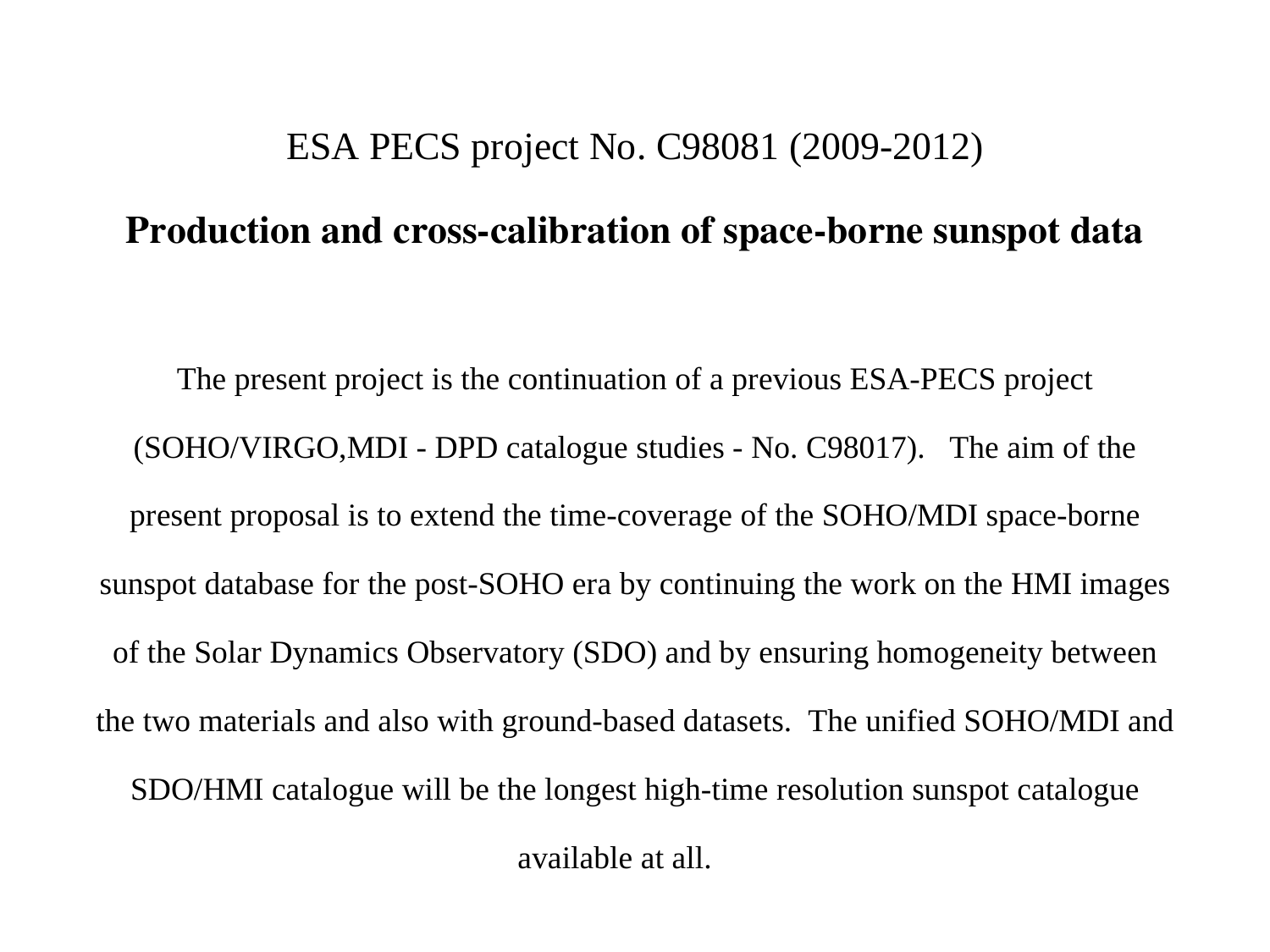

The software called "Sunspot Automatic

Measurement" (SAM) automatically determines the borders of the sunspots (Gy ri 1998, 2003) after correction for limb darkening and flat field. From the image, an iso-intensity contour set is produced. The penumbra border of a sunspot is the first (counted from the photosphere) contour having a local maximum in averaged gradient along contour (AGAC) and the umbra border is the contour having the global maximum in

AGAC. The area is the number of the pixels inside the border and the position is the centre of gravity of pixels inside the border weighted by their intensities. The

SAM can be applied to any full disk digitized solar image if the orientation of the image is known or can be derived from the image itself.

**Examples for the borders in a negative image of a sunspot group: blue - penumbra; red - umbra; blue dot - centre of spot**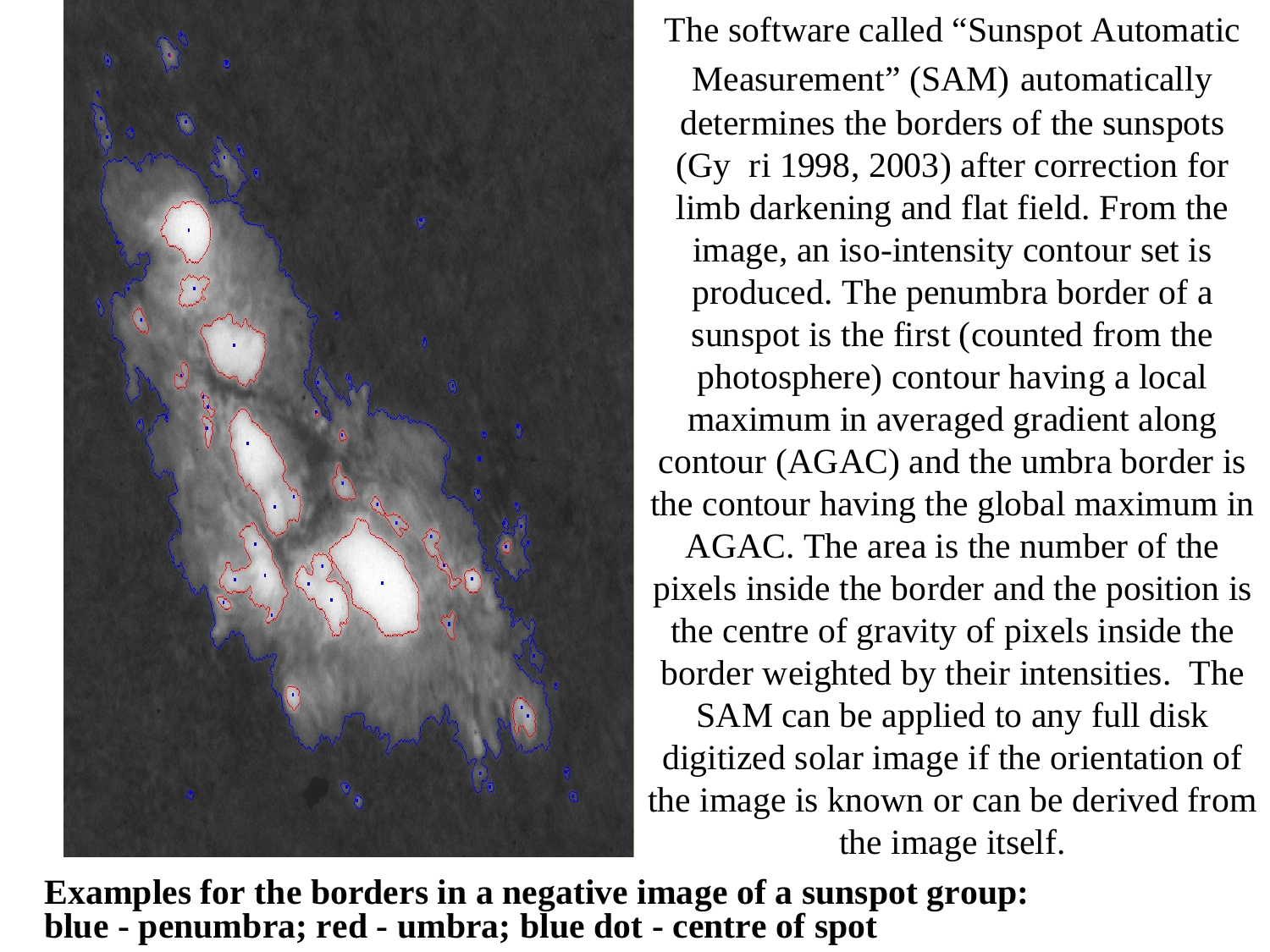

Gyula 1997.11.03 13:31:53

SOHO/MDI 1997.11.03 13:27:34

SAM has been modified in order to measure the MDI 1024x1024 pixels full disk intensity images (Gy ri et al. 2006). The evaluation of the Ic images with the new type of magnetograms is in progress, and the new data will be published for the whole SOHO era within the EU FP7 "SOTERIA" (2008-2011) project (http://soteria-space.eu/). The time cadence of *SOHO/MDI-Debrecen Sunspot Data (SDD)* is ~ one observ./hour when Hourly Data Sets allow it. The set of images contains the Ic images with the nearest magnetograms selected after using quality-filters and time sequence criteria. The Ic images are enlarged (3x) so that the precision of fit of contours can be increased.

**Examples for ground-based Debrecen and space-borne MDI observations**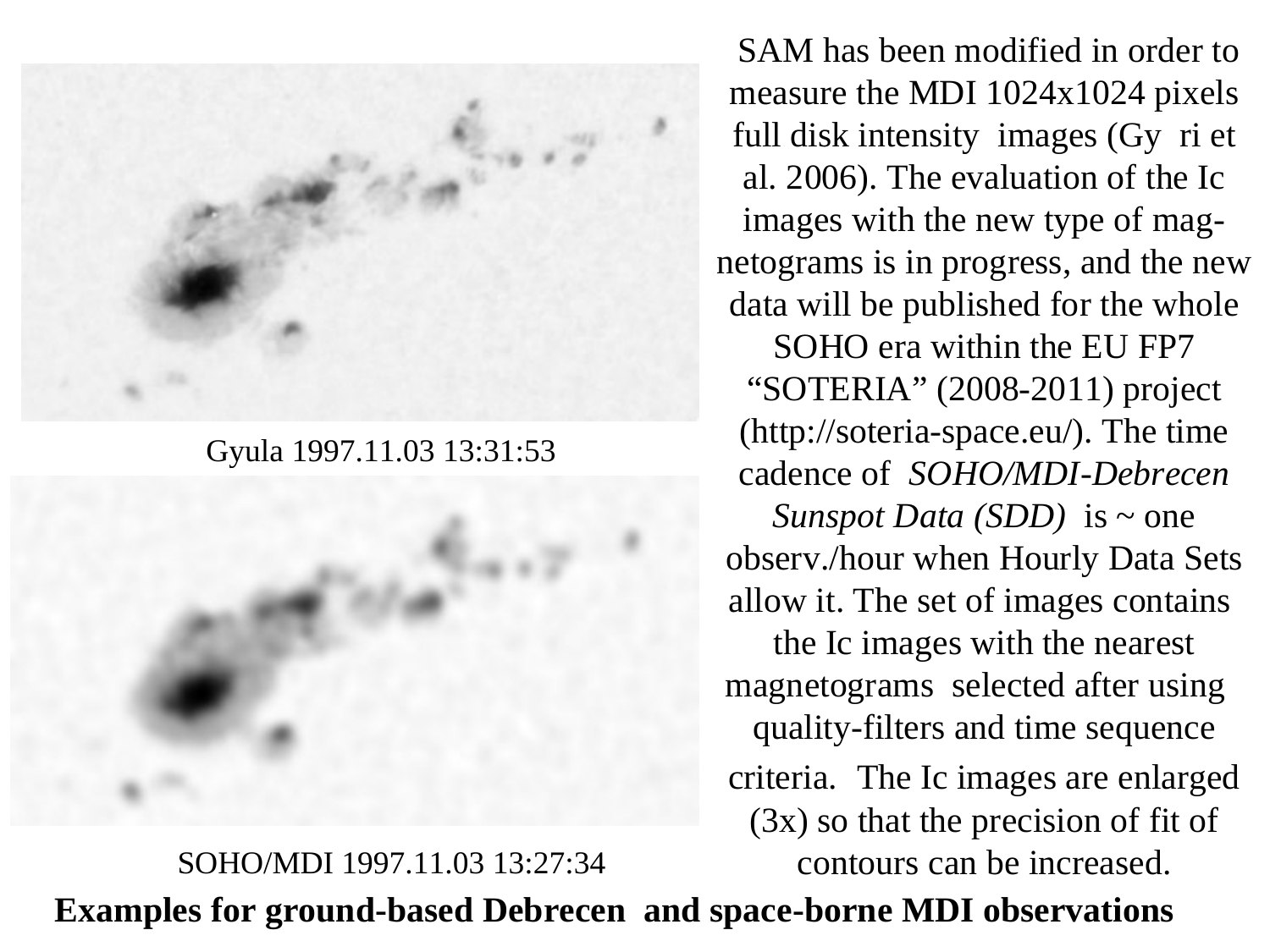

Examples for the contours of a group in a negative MDI Ic image with two different brightness settings :

Upper panel: spots without contours - Lower panel: spots with contours Left panel: the brightness is optimized to see the small spots and penumbra borders blue lines

Right panel: the brightness is optimized to see the umbra borders – red lines